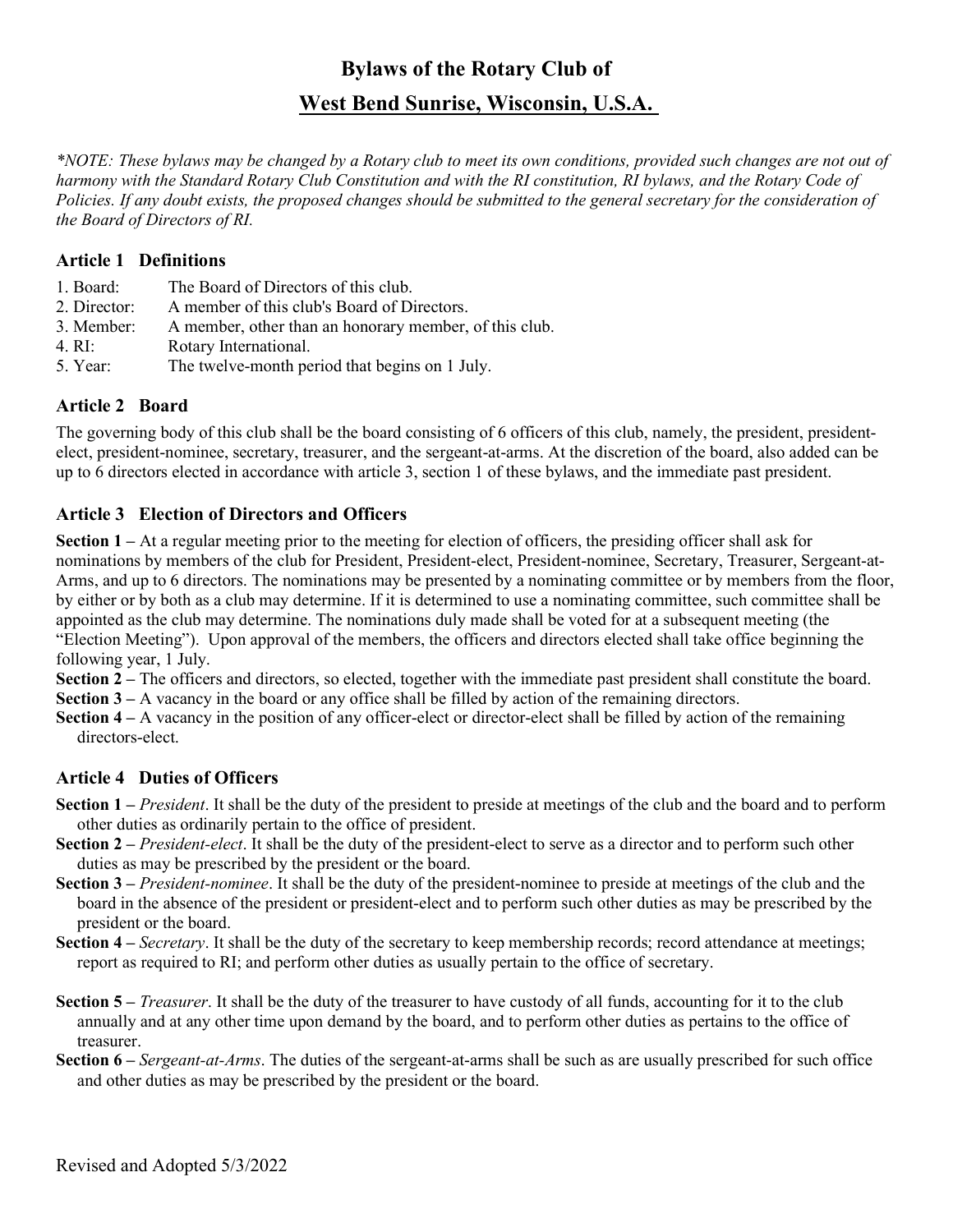## Article 5 Meetings

Section 1 – Election Meeting. An annual meeting of this club shall be held on or before June 1 in each year, at which time the election of officers and directors to serve for the ensuing year shall take place.

Section 2 – The regular weekly meetings of this club shall be held on Tuesday at 7:15 a.m.

- Due notice of any changes in or canceling of the regular meeting shall be given to all members of the club. All members excepting an honorary member (or member excused pursuant to the standard Rotary club constitution) in good standing in this club, on the day of the regular meeting, must be counted as present or absent, and attendance must be evidenced by the member's being present for at least fifty (50) percent of the time devoted to the regular meeting, either at this club or at any other Rotary club, or as otherwise provided in the standard Rotary club constitution, article 9, sections 1 and 2.
- Section 3 One-third of the membership shall constitute a quorum at the Election Meeting and regular meetings of this club.
- Section 4 Regular meetings of the board shall be held each month as to be determined by the President, unless deemed unnecessary. Special meetings of the board shall be called by the president, whenever deemed necessary, or upon the request of two (2) directors, due notice having been given.
- Section 5 A majority of the directors shall constitute a quorum of the board.

## Article 6 Fees and Dues

- Section 1 The membership dues shall be determined by the board on an as needed basis, payable quarterly.
- Section 2 Participation in the "Every Rotarian, Every Year" is promoted through a quarterly charge of \$25.00 per member. A member can opt out of this program if desired. It is not mandatory.

## Article 7 Method of Voting

The business of this club shall be transacted by viva voce\* vote. The board may determine that a specific resolution be considered by ballot rather than by viva voce vote. (Note: Viva voce vote is defined as when club voting is conducted by vocal assent.)

## Article 8 Committees

Club committees are charged with carrying out the annual and long-range goals of the club. The directors shall create and maintain committees (including standing and ad-hoc committees) as needed and at its discretion. The president-elect, president, and immediate past president should work together to ensure continuity of leadership and succession planning. The directors are responsible for appointing committee members to fill vacancies, appointing committee chairs, and conducting planning meetings prior to the start of the year in office. .

## Article 9 Duties of Committees

The duties of all committees shall be established and reviewed by the president and the directors for his or her year. Each committee shall have a specific mandate, clearly defined goals, and action plans established by the beginning of each year for implementation during the course of the year.

## Article 10 Leave of Absence

Upon written application to the board, setting forth good and sufficient cause, leave of absence may be granted excusing a member from attending the meetings of the club for a specified length of time.

## Article 11 Finances

Section 1 – Prior to the beginning of each fiscal year, the board shall prepare a budget of estimated income and expenditures for the year, which shall stand as the limit of expenditures for these purposes, unless otherwise ordered by action of the board.

Section 2 – The treasurer shall deposit all club funds in a bank, named by the board.

Section 3 – All bills shall be paid by the treasurer or his or her designee, or other authorized member as approved by the directors.

Revised and Adopted 5/3/2022